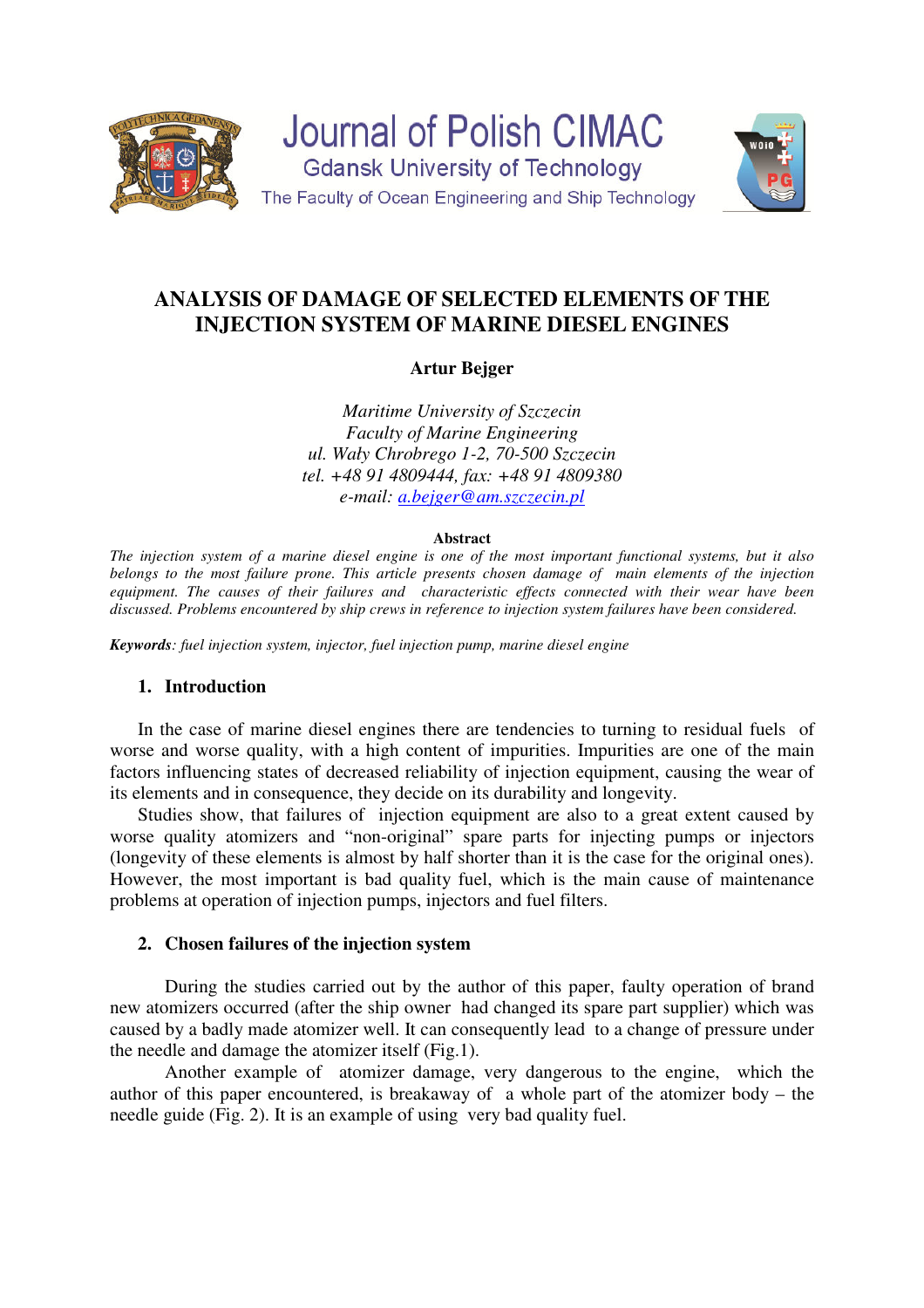

*Fig. 1. Partial (fig. a) and total (fig. b) breakaway of the atomizer nipple* 

Change of thermal conditions of atomizer operation, caused damage in the structure of the atomizer body material and as a result its cracking. At first the effect of this failure is usually damage of piston crown (Fig. 3), and later the damage of the whole piston  $-$  rod  $-$  crank system together with the engine body. Using improper quality of fuel (with too high viscosity) together with the wear of the seat - atomizer needle cone system causing a change of pressure under the needle lead to a failure of an atomizer of one of the engines manufactured by Caterpillar (Fig. 4)



*Fig. 2. An example of damage (breakaway) of a part of the atomizer body caused by the improper quality of fuel*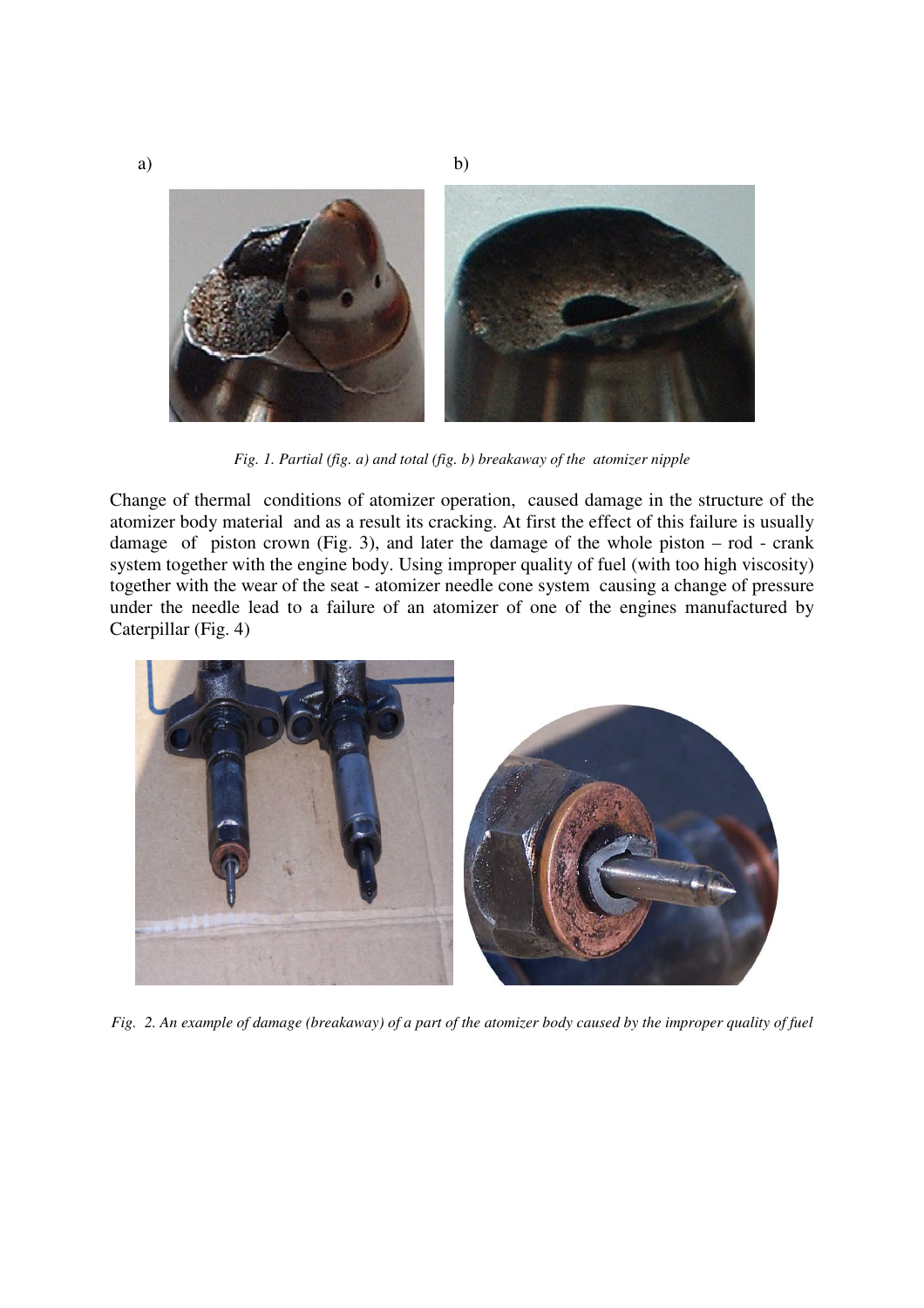

*Fig. 3. Damage of the piston and engine body being the result of the breakaway of the lower part of the atomizer body (from Fig. 2)* 



*Fig. 4. A view of the damaged atomizer in a an injector pump of the Caterpillar engine* 

 Interesting wear which the author had a chance to consider was the damage of directional multi-hole fuel atomizers of the Sulzer RTA 58 engine. After a relatively short period of injector operation, atomizers of one of the systems suffered from wear visible in Fig. 6. The ship owner decided to replace the atomizer with new ones, made by renowned manufacturers, which did not, however, bring expected results.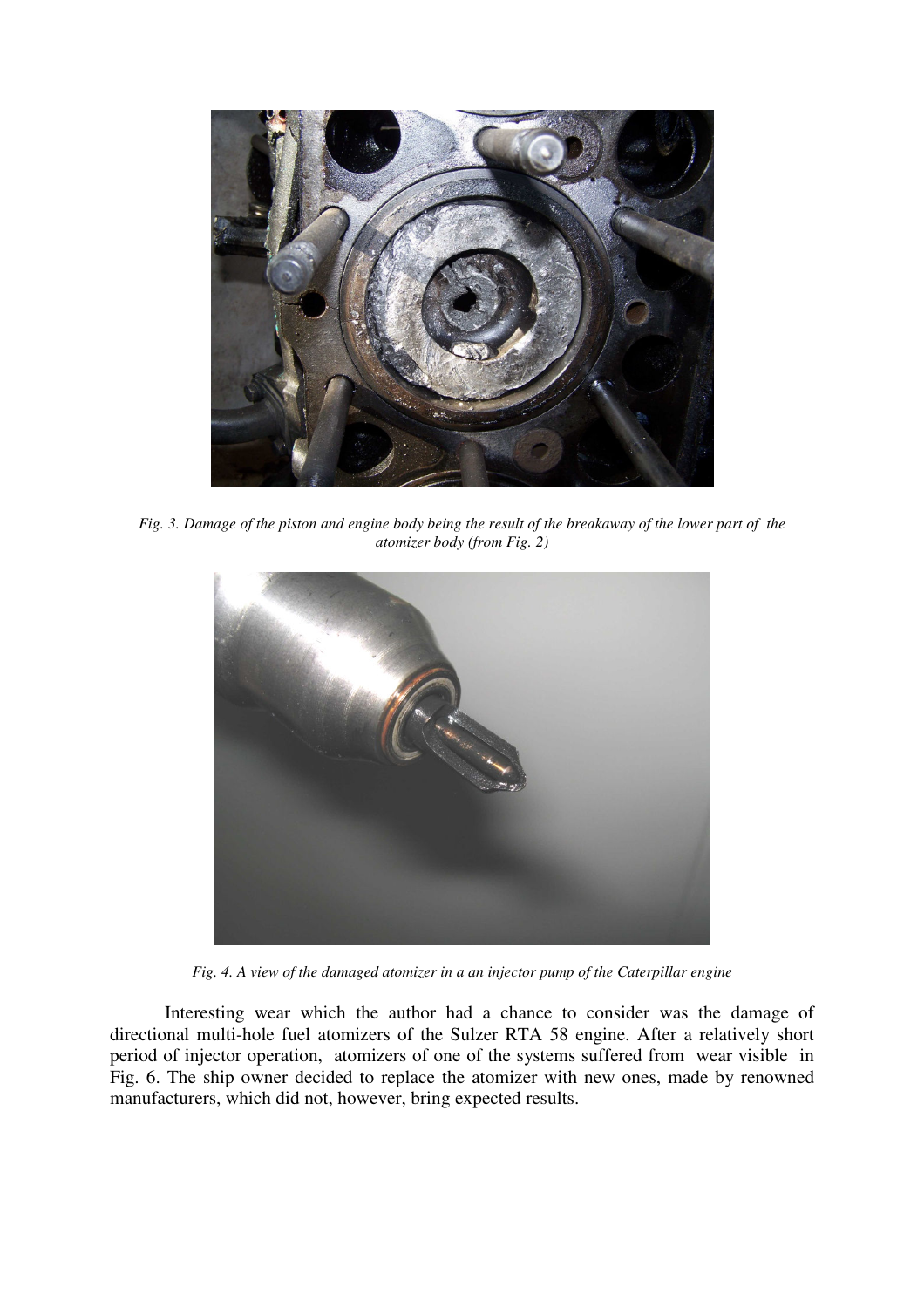

*Fig. 6. Erosion-cavity formation damage together with local overheating (scorching) of the atomizer in a Sulzer RTA 58 engine* 

Analysing the kind of wear and the engine operation and maintenance manual the author of this paper came to a conclusion that when fuel flows from the injector, gas turbulence appears in the combustion chamber causing erosion- cavity wear on the opposite site of the holes. Also, local overheating of the atomizer takes place. The cause of this lies in the too pronounced wear of a part of the head (fig. 7). In practice a similar effect could occur due to the crew error in the case of a too deep milling of the injector seat in the head during cleaning. It causes deeper seating of the injector and its more pronounced protruding form the combustion chamber. It is the main cause of turbulence appearance which is responsible for the cavity erosion on the surface of the atomizer.



*Fig. 7. A view showing the wear (scorching) of the inside part of the head of the Sultzer RTA 58 engine which causes the "cavity turbulelence" and atomizer damage as shown in Fig. 6* 

In the Sulzer RTA engines, very close to the lower part of the head (from the combustion chamber side) there is also a cooling duct. A decreased distance (because of the needle material scorching) between the cooling area and the combustion chamber causes much lower heat reception also from the atomizer tip itself.. In the studied case two phenomena interfered and they both lead to the studied kind of wear; cavity erosion and local overheating.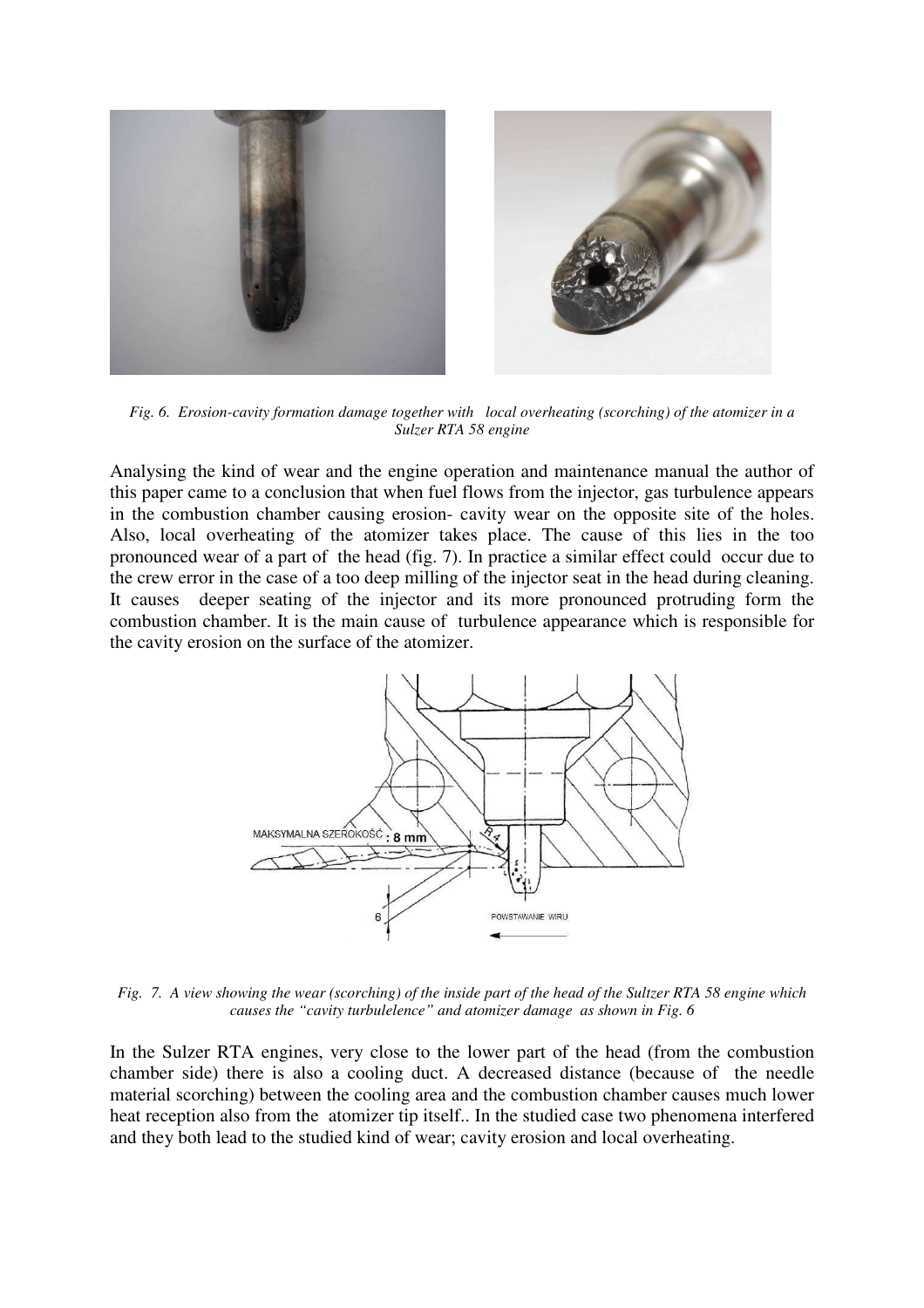Similar overheating may also appear in the case of incorrect setting of the fuel injection commencement timing. When fuel injection comes too early (it is most often caused by an inappropriate setting of the injection pump for example after shipyard overhauls), it leads to the so-called knock combustion. Its effect is also a higher than normal maximum pressure of the combustion process.

In the case of new atomizers, the quality of fuel jet mainly depends on compression pressure (counter pressure in the combustion chamber) and the pressure under the needle in the injector. In one of the engines (Wartsila SW 280) a problem of incorrect combustion with high emissions of smoke occurred. For the crew the problem was so important that earlier they had replaced precision pairs of injection pumps with new ones, also they replaced atomizers together with the spring and they checked the supercharging pressure and all other parameters which could lead to increased emission of smoke. After preparing a developed indicator graph, it was observed that the maximum pressure had a "dual character" – there was an increase, a decrease and then another increase of pressure, this time main in character, until its maximum value was reached (Fig. 8) It is the case when an incorrectly sprayed fuel jet reached the hot surface of the cylinder barrel, initial fuel combustion took place, after which the main combustion process occurred. As it was mentioned before this effect is influenced by compression pressure and by the fuel pressure under the needle ( with faultless atomizer holes). Accordingly, it was suggested that if the compression pressure was correct, just as other parameters, then probably "smoke emission" and "dual effect of the maximum pressure of the combustion process" could probably be ascribed to a faultily manufactured injector well. In fact, it turned out that the company supplying atomizers had changed its subsupplier and thus a batch of **new** atomizers delivered onto the ship was faulty. The problem of brand new faultily manufactured parts is unfortunately becoming more frequent.



*Fig. 8. A developed graph of an injection process run for a faultily manufactured atomizer well which changes the quality of fuel jet (description in the text).*

 Getting a correct atomization in the whole volume of the combustion chamber is possible when all the atomizer holes have equal ability of fuel flow capacity. Foul atomizer holes are the cause of far worse fuel atomization, decrease in engine power, and increase in unitary fuel consumption. The unburned fuel and carbon deposit increase the friction effects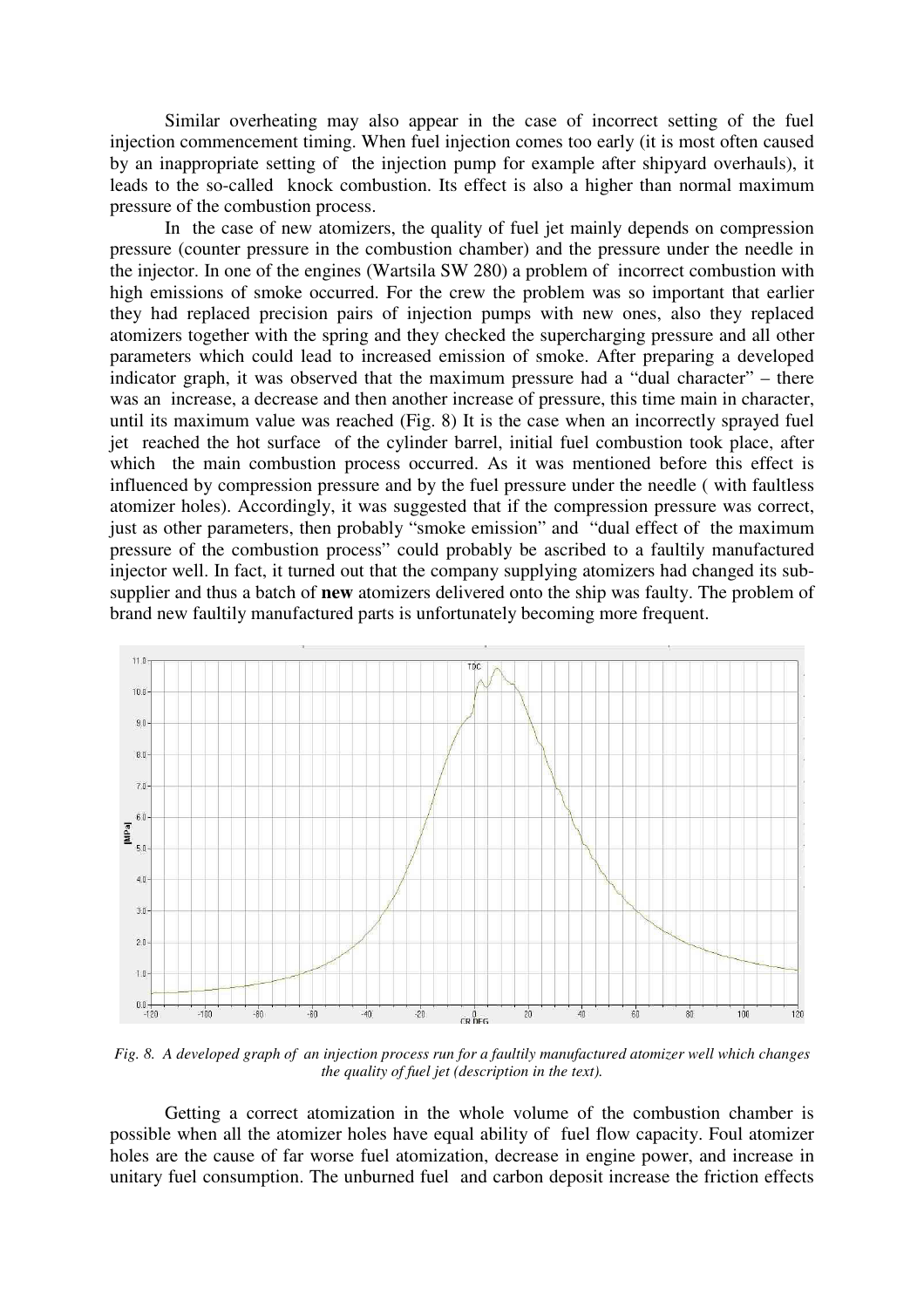of the piston/ring in the barrel, as particles of fuel sediment on the piston and cylinder barrel, they also "wash out" the cylinder oil layer, while the coked particles of fuel directly increase the wear between the piston and the cylinder barrel. It can be concluded from the author's own studies that the problem of equal "flow capacity" of all atomizer holes is not only the result of atomizer wear. The problem is often valid for brand new atomizers delivered onto the ship ( not to mention the repaired or regenerated atomizers).

Engine smoke emission caused by the change of fuel jet was observed when performing diagnostic measurements of a marine diesel engine of the MAN D2848 type. This engine belongs to the group of the so-called "difficult to diagnose" engines. It operates in the fork-like system of cylinders and it does not have indicator taps. The problem was due to the change of pressure under the needle caused by scorching of the atomizer needle cone (Fig. 9). It was important that the scorching took place during the guarantee period ( just after a short period of operation time). Again it was caused by bad quality of atomizer parts.



*Figure 9 Scorched atomizer needle cones.* 

Typical wear of injection pump leads to erosion and cavity formation action of fuel on the overflow hole of the pump (Fig. 10).



*Figure10 Erosion - cavity formation of overflow hole of the injection pump cylinder* 

At the moment the failures caused by low quality spare parts are more common. Figure 11 shows seizing of a precision pair of an injection pump after about only four hours of operation.